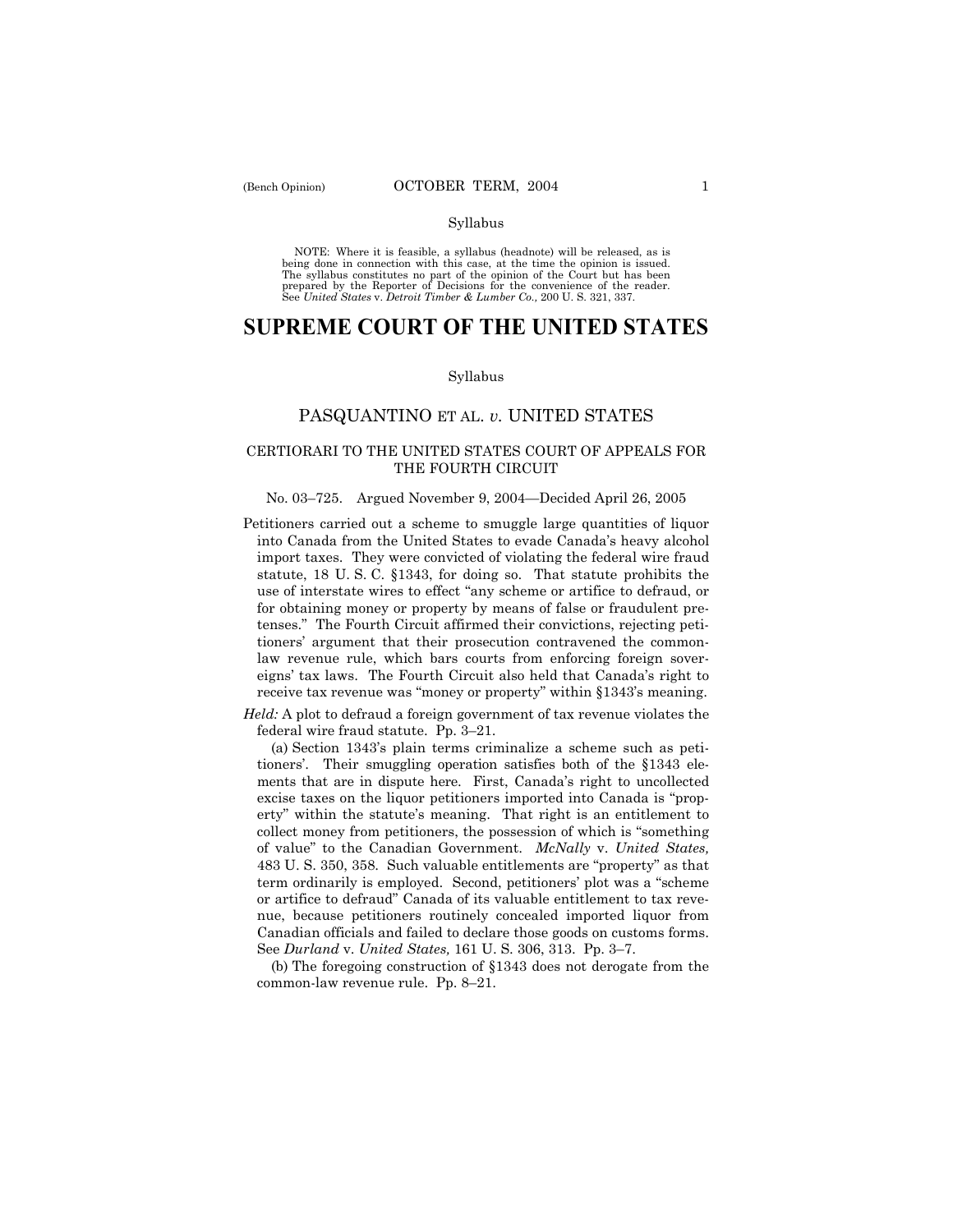$(1)$  Relying on the canon of construction that "[s]tatutes which invade the common law . . . are to be read with a presumption favoring the retention of long-established and familiar principles, except where a statutory purpose to the contrary is evident," *United States* v. *Texas,* 507 U. S. 529, 534, petitioners argue that, to avoid reading ß1343 to derogate from the revenue rule, the Court should construe the otherwise-applicable statutory language to except frauds directed at evading foreign taxes. Whether ß1343 derogates from the revenue rule depends on whether reading the statute to reach this prosecution conflicts with a well-established revenue rule principle. See *United States* v. *Craft,* 535 U. S. 274, 276. Thus, before concluding that Congress intended to exempt the present prosecution from §1343's broad reach, the Court must find that the revenue rule clearly barred such a prosecution as of 1952, the year Congress enacted the wire fraud statute. See *Neder* v. *United States,* 527 U. S. 1,  $22 - 23$ . Pp. 8-9.

 (2) No common-law case decided as of 1952 clearly established that the revenue rule barred the United States from prosecuting a fraudulent scheme to evade foreign taxes. Pp.  $9-17$ .

 (i) The revenue rule has long been treated as a corollary of the rule that "[t]he Courts of no country execute the penal laws of another.î *The Antelope,* 10 Wheat. 66, 123. It was first treated as such in cases prohibiting the enforcement of tax liabilities of one sovereign in the courts of another sovereign, such as suits to enforce tax judgments. The revenue rule's grounding in these cases shows that, at its core, it prohibited the collection of tax obligations of foreign nations. The present prosecution is unlike these classic examples of actions traditionally barred by the revenue rule. It is not a suit that recovers a foreign tax liability, but is a criminal prosecution brought by the United States to punish domestic criminal conduct. Pp. 9–11.

 (ii) Cases applying the revenue rule to bar indirect enforcement of foreign revenue laws, in contrast to the direct collection of a tax obligation, cannot bear the weight petitioners place on them. Many of them were decided after Congress passed the wire fraud statute. Others come from foreign courts. And, significantly, none involved a domestic sovereign acting pursuant to authority conferred by a criminal statute to enforce the sovereign's own penal law. Moreover, none of petitionersí cases barred an action that had as its primary object the deterrence and punishment of fraudulent conduct—a substantial domestic regulatory interest entirely independent of foreign tax enforcement. The main object of the action in each of them was the collection of money that would pay foreign tax claims. The absence of such an object here means that the link between this prosecution and foreign tax collection is incidental and attenuated at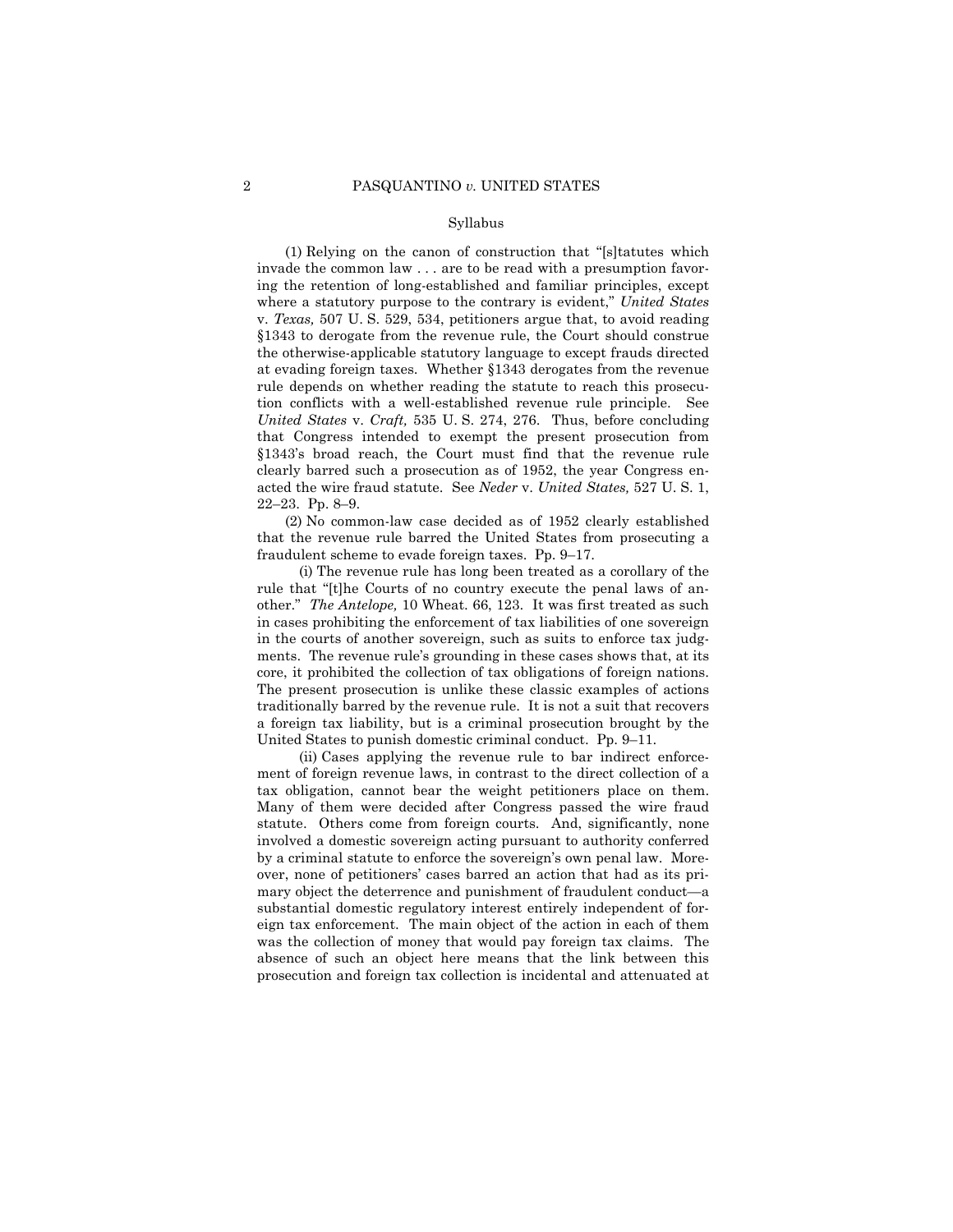best. Thus, it cannot be said whether Congress in 1952 would have considered this prosecution within the revenue rule. Petitioners answer unpersuasively that the recovery of taxes is indeed the object of this suit because restitution of Canadaís lost tax revenue is required under the federal Mandatory Victims Restitution Act of 1996. Whether restitution is mandatory is irrelevant here because ß1343 advances the Government's independent interest in punishing fraudulent domestic criminal conduct. In any event, if awarding restitution to foreign sovereigns were contrary to the revenue rule, the proper resolution would be to construe the later enacted restitution statute not to allow such awards, rather than to assume that it impliedly repealed  $§1343$  as applied to this prosecution. Pp. 11–14.

(iii) Also unavailing is petitioners' argument that early English common-law cases holding unenforceable contracts executed to evade other nations' revenue laws demonstrate that "indirect" enforcement of such laws is at the very core of the revenue rule, rather than at its margins. Those early cases were driven by an interest in lessening the commercial disruption caused by high tariffs. By the mid-20th century, however, that rationale was supplanted, and courts began to apply the revenue rule to tax obligations on the strength of the analogy between a countryís revenue laws and its penal ones. Because the early English cases rested on a far different foundation from that on which the revenue rule came to rest, they say little about whether the wire fraud statute derogated from the revenue rule in its mid-20th century form. Pp.  $14-15$ .

(iv) Petitioners' criminal prosecution "enforces" Canadian revenue law in an attenuated sense, but not in a sense that clearly would contravene the revenue rule. That rule never proscribed all enforcement of foreign revenue law. For example, at the same time they were enforcing domestic contracts that had the purpose of violating foreign revenue law, English courts also considered void foreign contracts that lacked tax stamps required under foreign revenue law. The line the revenue rule draws between impermissible and permissible "enforcement" of foreign revenue law has therefore always been unclear. The uncertainty persisted in American cases, which demonstrate that the extent to which the revenue rule barred indirect recognition of foreign revenue laws was unsettled as of  $1952$ . Pp.  $15-17$ .

 (3) The traditional rationales for the revenue rule do not plainly suggest that it barred this prosecution. First, this prosecution poses little risk of causing the principal evil against which the revenue rule was traditionally thought to guard: judicial evaluation of the revenue policies of foreign sovereigns. This action was brought by the Executive, "the sole organ of the federal government in the field of international relations," *United States* v. *Curtiss-Wright Export Corp.*, 299